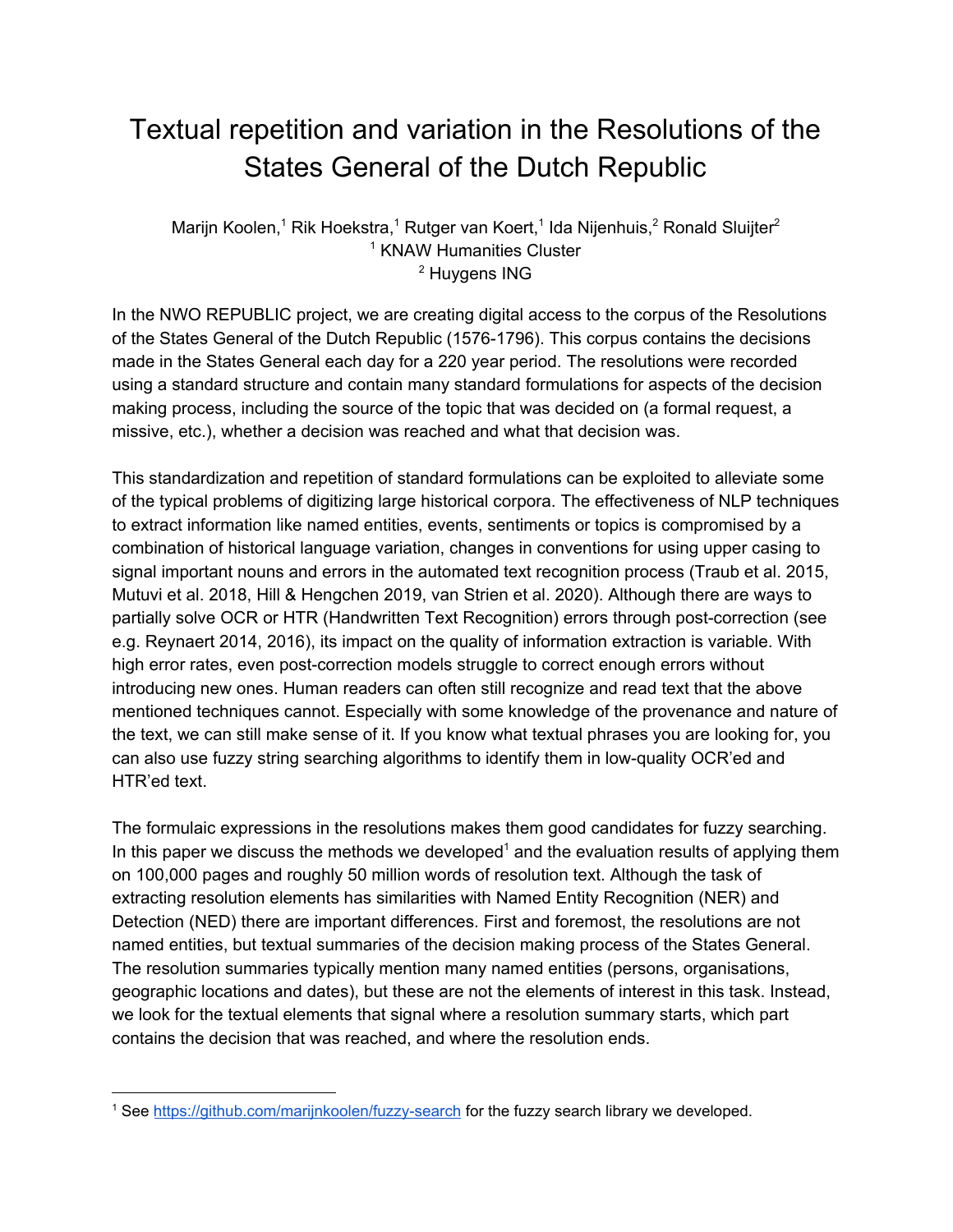## Den 8 January

geleegen in het Ampt van Montfort, Overquartier van Gelderland, Reffort van haar Hoogh Mogende; verforekende om reedenen in de voorfchreeve Requette geallegeert, foodanige remiffie van Beeden en Subfidien, als haar Hoogh Mogende tot voorkomingevan der Suppmancu to

fullen oordeelen te behooren. WAAR op gedelibereert zynde, is goedgevonden en vernaan, uat Gu

Requeste gefonden fal werden aan den Raad van Staate, om der felver advis daar op aan haar Hoogh Mogende te laaten toekoomen.



which beroepen. na voorgaande deliberatie goedgevonden en vermaan, dat ten behoeve van den Sup-

pliant een Pasport fal werden gedepecheert, om fijne Bagage, beftaande in vyf Kiften met Boecken, twee Kiften met Beddegoed en een Koffer met Linnengoed, alle ge-<br>merckt E. P. No. 1 à 8, van Doornick over Gent na Rotterdam te moogen doen invoeren, vry en fonder betaalinge van

's Lands gereghtigheyd.<br>En fil Extract van deefe haar Hoogh Mogende Refolutie gefonden werden aan Collegie ter Admiraliteyt in Zeeland, het en het felve daar neevens aangelchreeven, foodanige ordre te flellen en voorfieninge te doen, dat de voorfchreeve Bagage<br>op der felver Comptoiren, vry, ongehindert en fonder eenige moleftatte moogen paffecren.



 $(16)$  $1755$ E Refolution gifteren genoomen, zyn geleefen en gerefumeert, gelijck oock gerefumeert en gearreiteert zyn de Depeiches daar

Ntfangen een Miffive van den Heere Leftevenon van Berkenrode , haar het Hof van fijne Majefteyt den Koningvan Vranckryck, gefchreeven te Parys den tweeden deeler loopende maand, noudende advertentie. WAAR op geen refolutie is govalten.

Ntfangen een Miffive van den Heere Hop, haar Hoogh Mogende extrafijne Majefleyt den Koningh van Groot-Brittannien, gefchreeven te Londen den cen en dertightten der voorleede maand, houdende advertentie. WAAR op geen refolutie is gevallen.

Ntfangen een Miffive van den Heere van Citters, een van haar Hoogh Mogende Committentien for de C

ferentien te Brußel, gefchreeven te Mid-<br>delburgh den dertightlen der voorleede maand, prefenteerende daar neevens fijne Declaratie van daghgelden en verfchotten, December laartlieeden ; verfoeckende, dat ocieive na gewoonte mooge werden geli-WAAR quideert. op gedelibereert zynde, is goedgevonden en **ELECTRELE 3 N** IL SPO APERIMENTE THAT STATES TOUT fchreeve Miffive gevoeght, gefonden fall<br>werden aan den Raad van Stante en des Generaliteyts Reeckenkaamer, om te vifiteeren, examineeren en liquideeren, volgens en in conformiteyt van de ordres van

het Land. TS gehoort het rapport van de Heeren L van Lynden tot Reffen, en andere haar

faacken van de Landen van Overmaaze, hebbende, in gevolge en tot voldoeminge van der felver Refolutie commifforital van den feeven en twintighften der voorleede maand, geëxamineert de Requette van Urtula Stadelerin, Hoysvrouwe van Anthoon Geysler, Burger en Inwoonder der Stad Maaftright ; verfoeckende om reedenen in de voorfchreeve Requefte gealtegeert, dat aan den gemelden Vicehooghfchout moglite worden gelaft haaren Man uyt fijne Gevankenenis te ontflian, de koften en amende

Figure 1. A page of resolutions from the printed volume of 1755.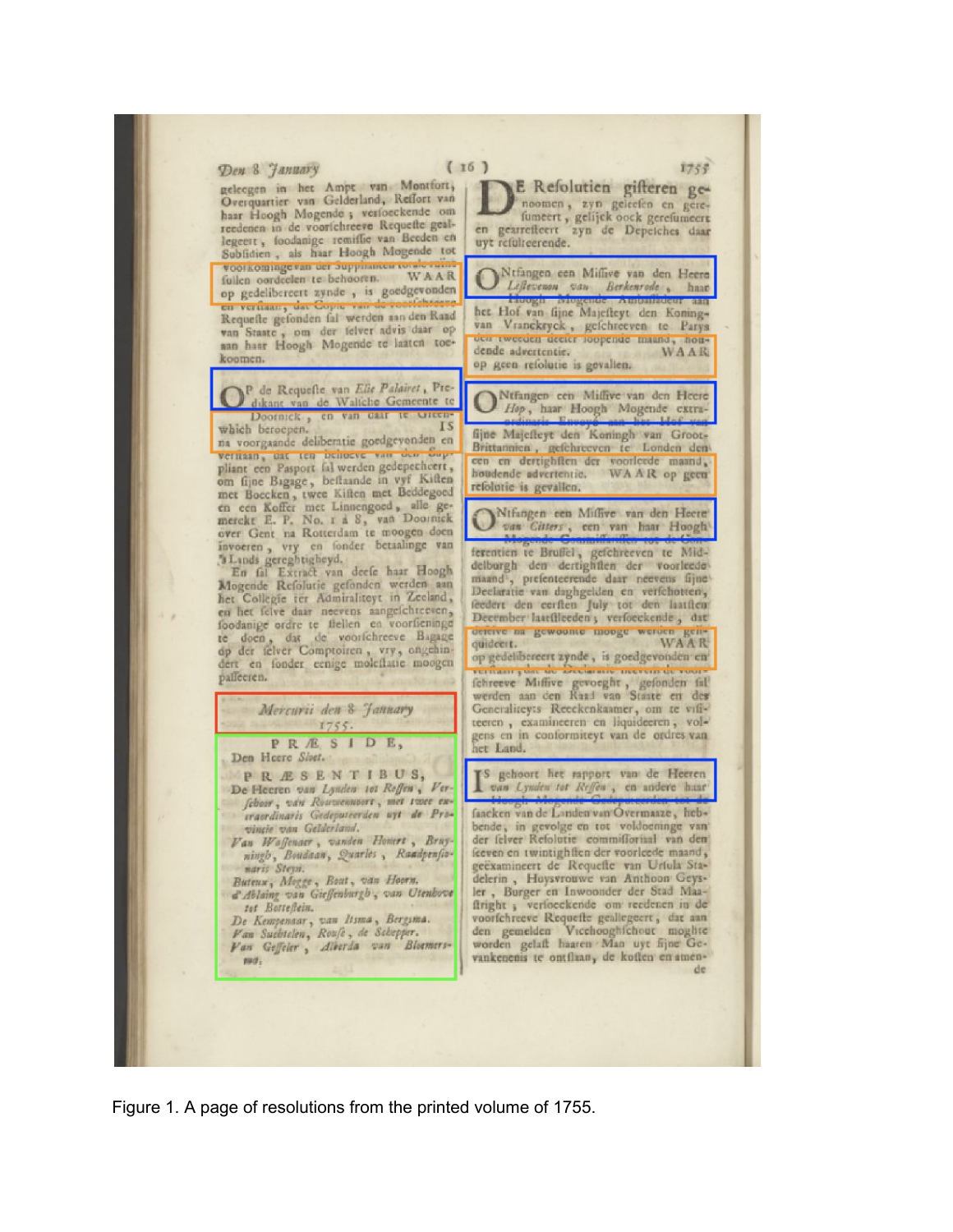We treat the extraction of information as a text collation problem (Gilbert 1973): the resolutions have textual overlap when it comes to the introduction of the resolution and its decision paragraph, with some unknown amount of textual variation (including variation in spelling, phrasing and text recognition errors), and the aim is to identify and align the textual repetitions and variations. In Figure 1, the meeting of Wednesday the 8th of January starts at the bottom left with a date template **<weekday> den <date>** (in this case *Mercurii den 8 January 1755*, highlighted in the red-colored box) followed by the president for that day (signaled by *PRAESIDE*) and the attendants (*PRAESENTIBUS*) highlighted in green.

The paragraphs 2-5 in the right column each represent a resolution, with formulaic openings (highlighted in blue in Figure 1):

- *Ontfangen een Missive van ...* ('Received a missive of …')
- *Is gehoort het rapport van …* ('Has been heared, the report of …')

The decision part is clearly signaled using extra whitespace before the capitalised word *WAAR* (highlighted in orange in Figure 1):

- *WAAR op geen resolutie is gevallen* ('On which no resolution was reached')
- *WAAR op gedelibereert zynde, …* ('On which has been deliberated …')

These phrases are part of a short list of expressions that are used frequently throughout the corpus. In the resolutions of 1705 alone, for the phrase '*Ontfangen een Missive van* ' the fuzzy search strategy finds 315 variations because of spelling differences and OCR errors.

The fuzzy searching algorithm takes as input a manually created phrase model, which is a list of keywords and phrases of interest, where each entry can have an optional list of alternative phrases or spellings, and uses character skip grams to find candidate strings in the text for each phrase in the model. The searcher can be configured with different thresholds for edit distance and length variations (candidates may be shorter or longer than the phrase in the model).

We used fuzzy string searching to identify formulaic expressions and iteratively built a corpus-specific phrase model with which we identify:

- 1. the date and attendance list of each meeting, which are followed by all the resolutions of that day,
- 2. resolution boundaries, e.g. where they start and stop in the running text, so we know which text belongs to which resolution,
- 3. different types of opening phrases that correspond to different types of sources (e.g. requests, missives, reports, etc., see Figure 2), and
- 4. the decision paragraphs that state what decision, if any, was reached.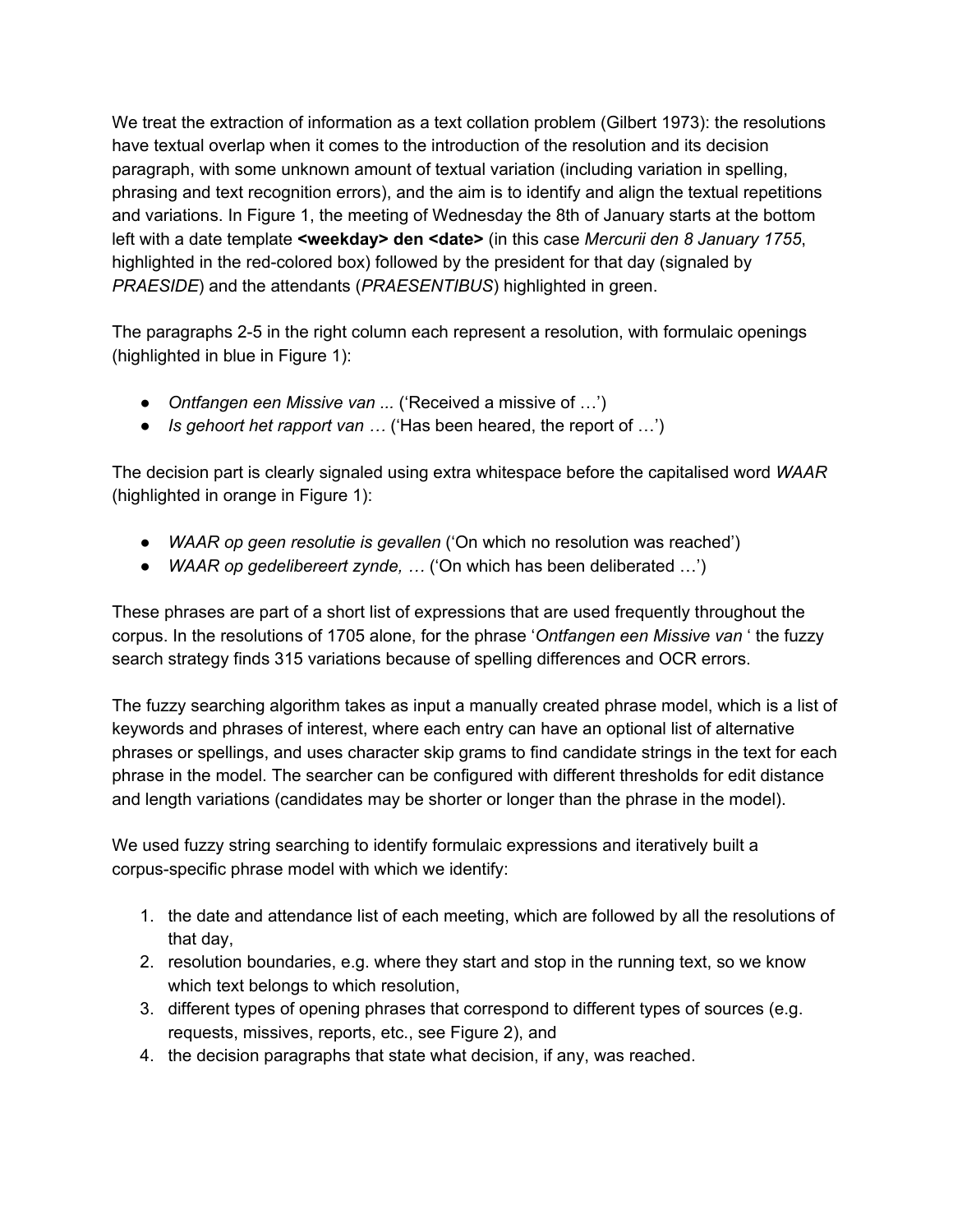We can add these elements as meaningful metadata labels to individual resolutions, which aids subsequent information access and analysis. Moreover, we can use the consistency of the structure of the resolutions to spot errors. For instance, we can check for cases where an opening formula was found but no decision formula. Or check for missing meeting dates by temporally ordering the ones we did find. In other words, the 'messy' output of the OCR process is turned into what Christoph Schöch (2013) calls 'smart data', i.e. cleaned, structured and semantically explicit layers of metadata.

Egense (2017) proposed to build word embedding models for improving search in low quality OCR. Although this would help certain aspects of information access (i.e. directed search using keywords), our approach has the advantage of offering a way to derive systematic metadata that can be used to enable faceted search and for systematic comparison of subsets of the corpus.



Figure 2. The relative frequencies of opening formulas for 189,895 resolutions. The percentages are smoothed using values of neighbouring years to reveal trends.

We built ground truth to evaluate the phrase model and the fuzzy searching and extraction process by randomly sampling historical dates, locating the pages containing the resolutions for those dates, and manually annotating the opening of the meeting, the attendance list and all resolutions openings, decisions and endings. For the meeting dates and attendance lists, our domain model and fuzzy searching approach reached a precision of 99% and recall of 93% on 300 randomly selected dates. For the resolution openings and decisions, we reached a precision of 90% and recall of 68%. We have not yet modelled insertions of extracts and letters, and therefore have not evaluated those aspects yet.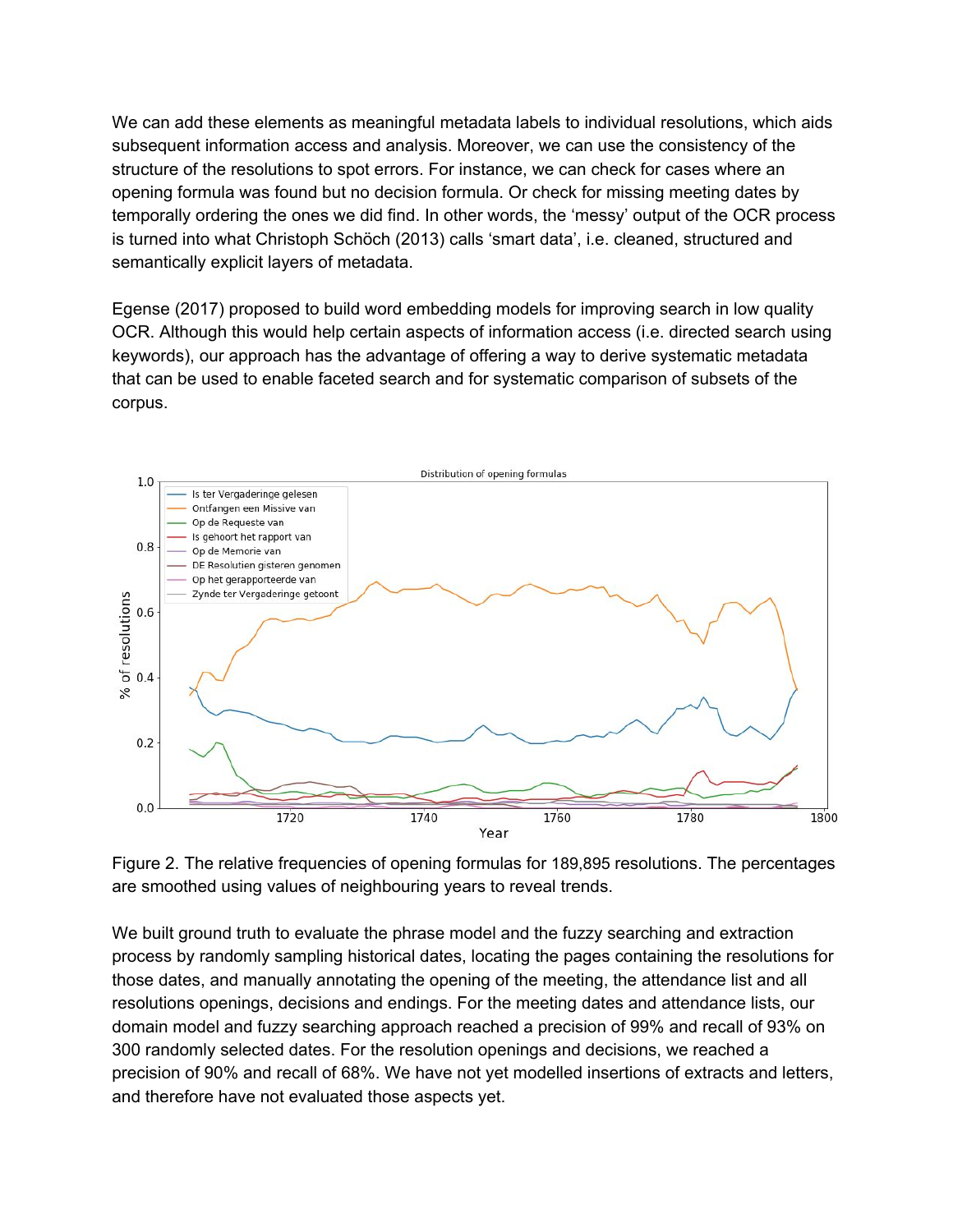A qualitative analysis of the results shows that mistakes mainly fall in two categories:

- Non-standard openings: Most resolutions contain only one or two paragraphs, with a formulaic opening, a short decision paragraph and no formula for the ending, but which can be identified via the start of the next resolution. But a small fraction of the resolutions have no formulaic opening. Distributions like those in Figure 2 help us to identify periods with unknown opening formulas (i.e. formulas that are not in the model yet) or a lack of formulas, but there is no clear solution to this potential problem apart from manual annotation. Automated extraction struggles with such variation, thereby significantly reducing the value of the related metadata layer, making an access point that is biased towards periods of standardization.
- Not-recognized text: The OCR process occasionally misses some text on the page, leading to an incomplete textual representation of the image. In these cases, the fuzzy searching process needs to be able to deal with partial formulas.

One of the challenges is to find a systematic method for building our domain model of formulaic phrases, to ensure that changes in formulation over time or by different hands are captured, and that the set of phrases is complete or at least representative and covering the bulk of the material. Changes in formulas due to changes in spelling can be identified by using lower thresholds for what counts as a fuzzy match, and added as variants of a formula. But the bigger challenge is dealing with formulas that are missing or that are not standardized. For instance, there might be a period where the resolutions do not have a standard opening formula at all, and instead each is unique.

We have used early versions of this approach on other corpora and text genres. For instance, to start and end points of historical charters in digitized charter books, and to look up terms from back-of-book indexes in the same historical charter corpus and in the General Missives of the Dutch East India Company. Our approach is thus more broadly applicable, as formulaic expressions and genre templates were used in many other historic text documents, including other formal political documents, notary archives and newspapers.

## References

Egense, T. (2017). Automated improvement of search in low quality OCR using Word2Vec. Digital Humanities in the Nordic Countries 2nd Conference. [https://web.archive.org/web/20180613002357/http://dhn2017.eu/abstracts/#\\_Toc475332345](https://web.archive.org/web/20180613002357/http://dhn2017.eu/abstracts/#_Toc475332345)

Gilbert, P. (1973). Automatic collation: A technique for medieval texts. *Computers and the Humanities*, *7*(3), 139-147.